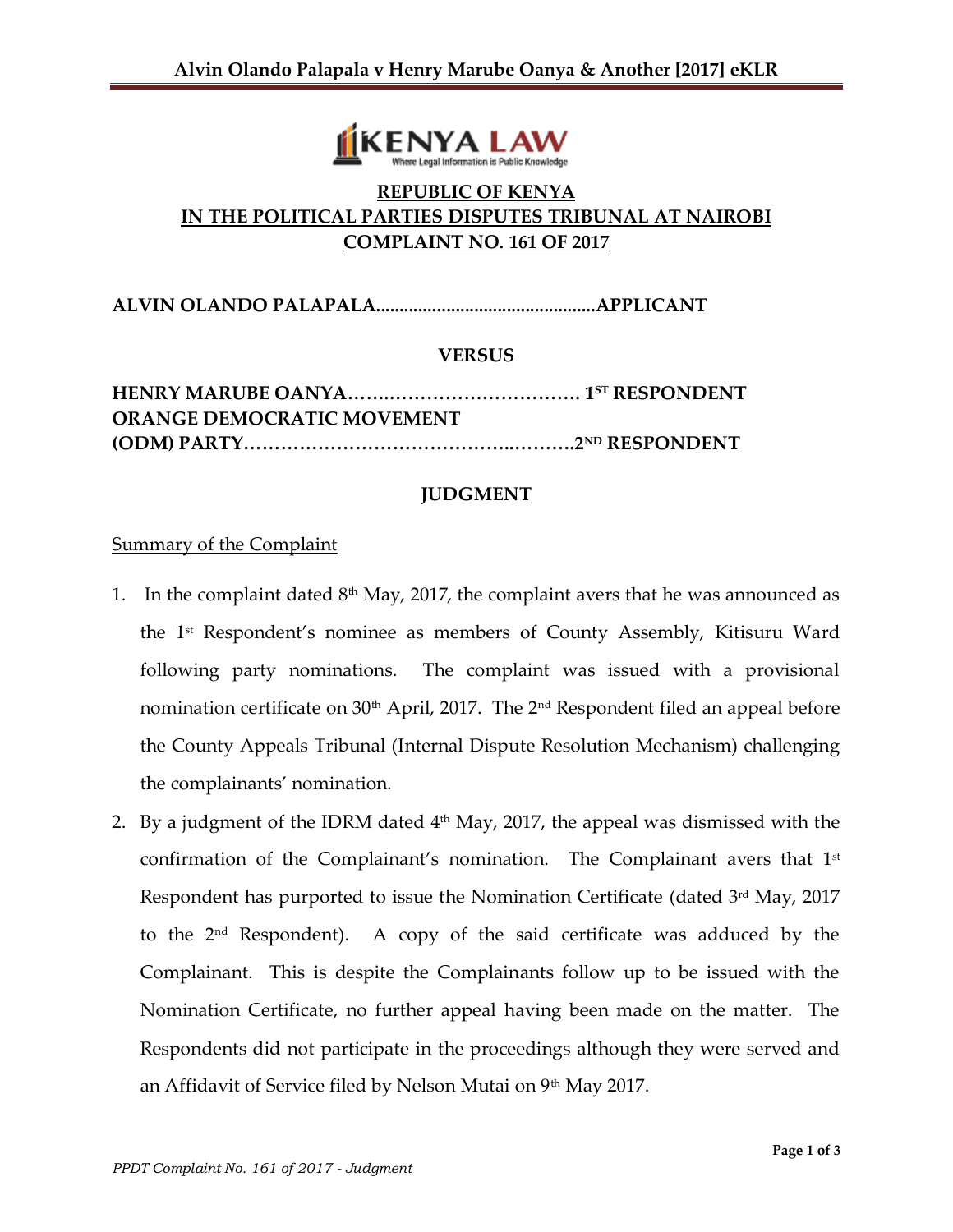# *Issue for Determination*

3. The only issue for our determination is whether the complaint is the legitimate nominee of the 1<sup>st</sup> Respondent. We have considered the evidence adduced before us and in particular the provisional certificate, the judgment of the IDRM and the demand letter from the complainant's advocates seeking the issuance of the Nomination Certificate. We find nothing before us to justify the issuance of the Nomination certificate to the  $2<sup>nd</sup>$  Respondent contrary to the IDRM process and decision.

## *Orders*

We make the following orders:

- (a) In the end the ODM Special County Appeals Tribunals decision dated  $4<sup>th</sup>$  May 2017 be and is hereby upheld.
- (b) An order that the Respondent immediately issues the Complainant herein with a Certificate of Nomination be and is hereby issued.
- (c) A declaration that the Claimant is the legitimate nominated aspirant for the ODM Party Member of County Assembly seat be and is hereby made.
- (d) No orders as to costs.

## **DATED AND DELIVERED AT NAIROBI THIS 9TH OF MAY, 2017**

- **M.O. LWANGA………………………………………………… (PRESIDING MEMBER)**
- **PAUL NGOTHO ………………………………………………(MEMBER)**
- **DR. ADELAIDE MBITHI ……………………………………(MEMBER)**